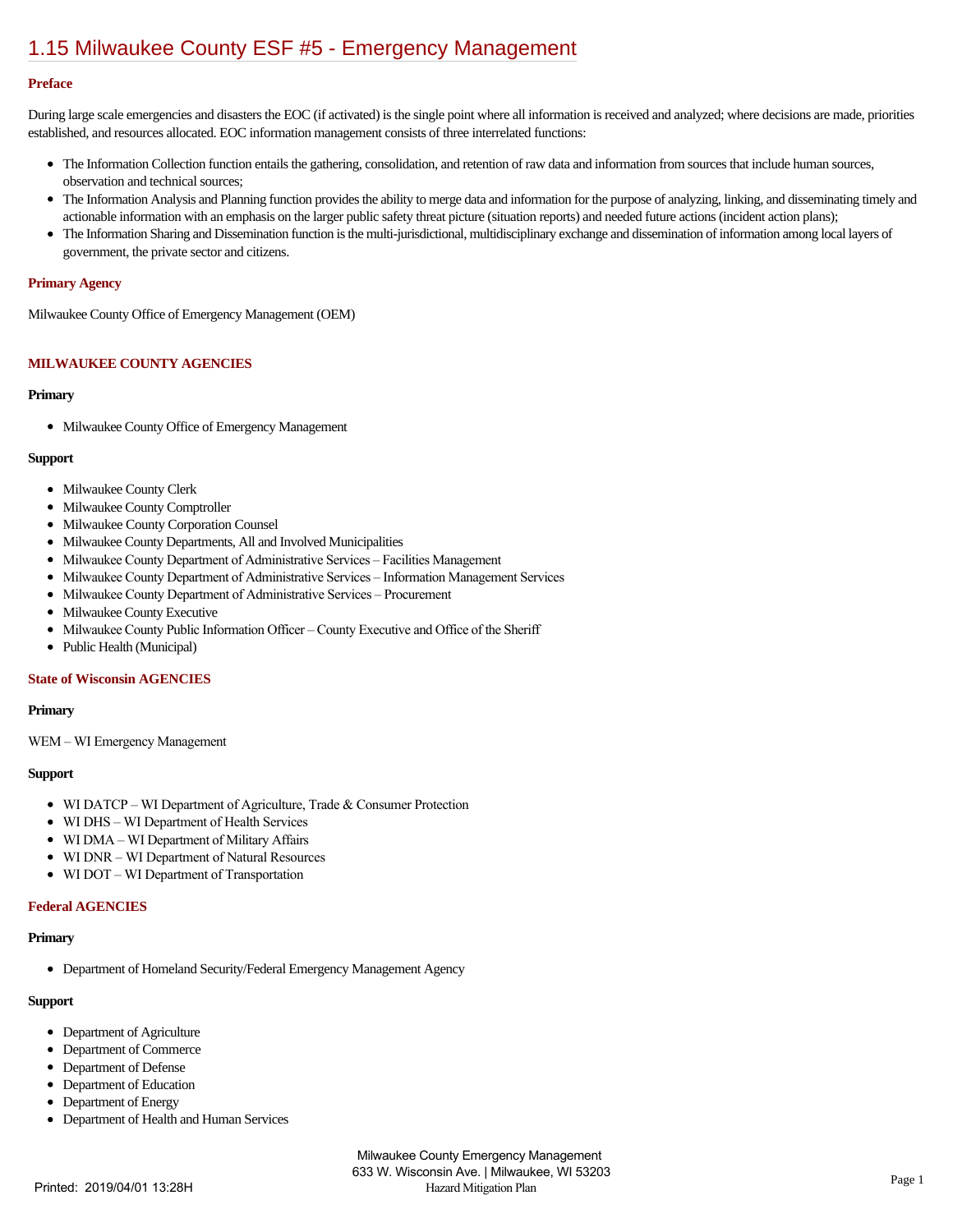- Department of Homeland Security  $\bullet$
- Department of Housing & Urban Development
- Department of the Interior
- Department of Justice  $\bullet$
- Department of Labor  $\bullet$
- Department of State  $\bullet$
- Department of Transportation  $\bullet$
- $\bullet$ Department of the Treasury
- $\bullet$ Department of Veterans Affairs
- $\bullet$ Environmental Protection Agency
- Federal Communications Commission  $\bullet$
- General Services Administration  $\bullet$
- National Aeronautics and Space Administration

#### **Likely Support Includes:**

- Coordination for all federal departments; identify resources for alert, activation, and subsequent deployment for quick and effective response.
- During the post incident response phase, ESF # 5 activities include those functions that are critical to support and facilitate multiagency planning and coordination for operations involving incidents requiring federal coordination to include: alert and notification; staffing and deployment of DHS and DHS/FEMA response teams, as well as response teams from other federal departments and agencies; incident action planning; coordination of operations; logistics management; direction and control; information collection, analysis, and management; facilitation of requests for federal assistance; resource acquisition and management; federal worker safety and health; facilities management; financial management; and other support as required.

### **A. PURPOSE**

1. Support public safety and the operation of government agencies by maintaining continuity of information and telecommunication infrastructure equipment and other technical resources. The emergency communications notification and warning system is described in the Emergency Support Function (ESF) # 2A: Warning.

## **B. POLICIES**

1. Normal communications systems will be utilized as much as possible during an emergency. Some communications needs will be met by utilizing back-up systems such as mutual aid channels.

2. Priority will be given to restoration of communications systems in the event of an emergency.

3. In the event of an emergency, all departments will ensure the security of computer equipment and printers located in their areas.

4. Information Management Systems Division and other departments will have regularly scheduled computer back up programs in effect for critical computer applications and data.

5. Information Management Systems Division will ensure that all network data is adequately backed up and secured in an offsite location.

6. Information Management Systems Division will coordinate with other departments to ensure the necessary emergency power systems are in place to keep the voice and data communications infrastructure operating when there is a commercial power outage.

## **PRIMARY DEPARTMENT RESPONSIBILITIES/TASKS BY PHASE**

## **MILWAUKEE COUNTY OFFICE OF EMERGENCY MANAGEMENT (OEM)**

|                      | The Division of Emergency Management works with partner agencies to:                                                                                                                                                                                                                                                                                                                                                                                                                                                                                                                                                                                                                                                                                                                                                                                                |
|----------------------|---------------------------------------------------------------------------------------------------------------------------------------------------------------------------------------------------------------------------------------------------------------------------------------------------------------------------------------------------------------------------------------------------------------------------------------------------------------------------------------------------------------------------------------------------------------------------------------------------------------------------------------------------------------------------------------------------------------------------------------------------------------------------------------------------------------------------------------------------------------------|
| <b>Pre-Emergency</b> | 1. Maintain this Emergency Support Function (ESF).<br>2. Prepare a standard template for the Declaration of Emergency with Chief Elected Official.<br>3. Prepare standardized reporting formats and forms, and establish reporting procedures.<br>4. Maintain EOC supplies and data displays.<br>5. Participate in drills, exercises.<br>6. Develop emergency action checklists.<br>7. Develop procedures for After Action review, critique and debriefing.<br>8. Maintain situational awareness by monitoring activity in the County as well as the region.<br>9. Monitor severe weather systems for their potential impact on the Milwaukee County.<br>10. Advise County staff of changes in National Terrorism Advisory System status and of any announcements of credible threats from the<br>Joint Terrorism Task Force (JTTF) and other intelligence sources. |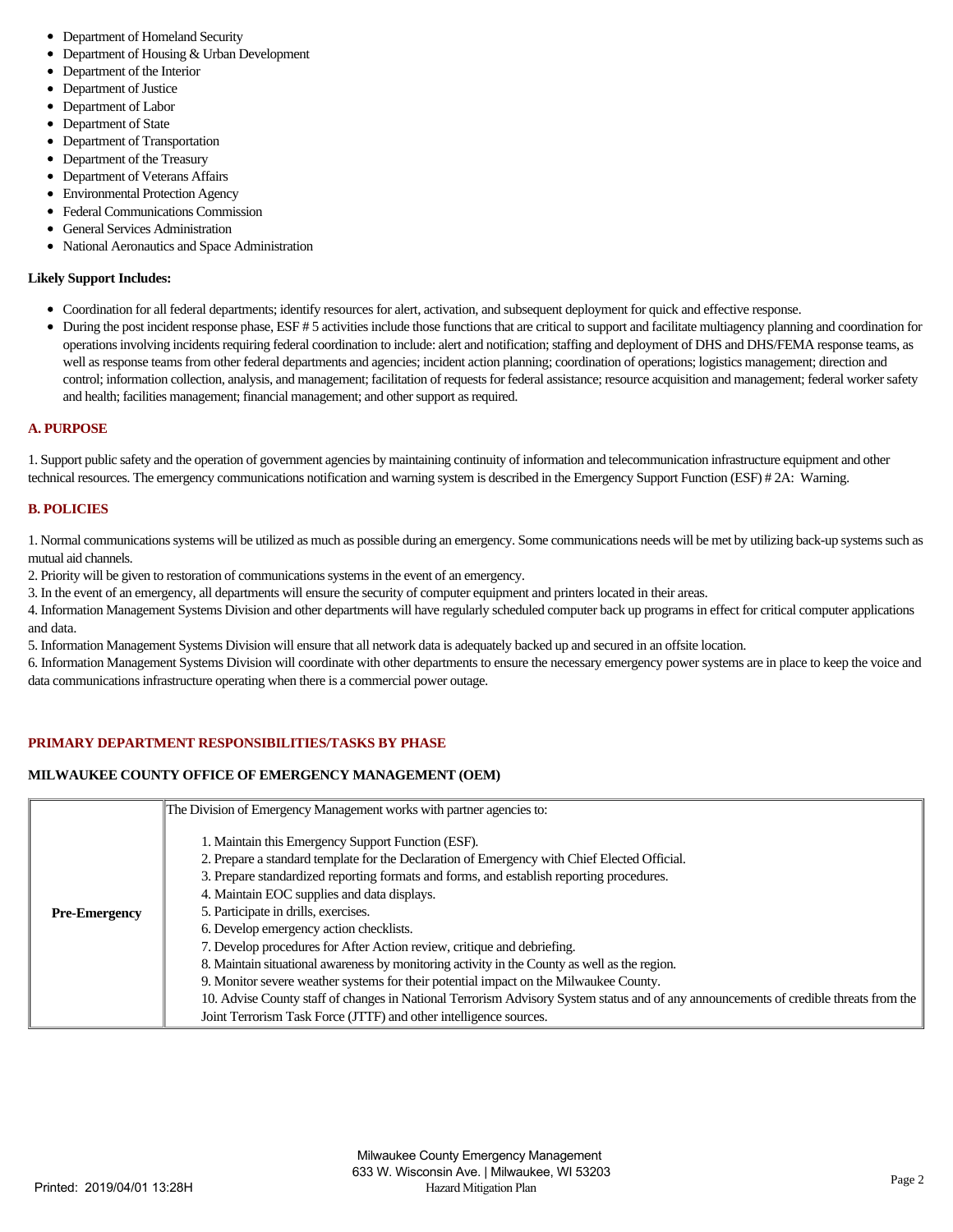| Emergency | 1. Activate the EOC.<br>2. Request and receive situation reports from field responders.<br>3. Develop reporting procedures and determine schedule with the field representatives.<br>4. Share the information received by posting status boards, making announcements, routing messages to other EOC staff, and preparing |
|-----------|---------------------------------------------------------------------------------------------------------------------------------------------------------------------------------------------------------------------------------------------------------------------------------------------------------------------------|
|           | periodic situation reports (SITREPS).                                                                                                                                                                                                                                                                                     |

|                          | 1. Staff the ESF # 5 position in the EOC.                                                                                                                                    |
|--------------------------|------------------------------------------------------------------------------------------------------------------------------------------------------------------------------|
|                          | 2. Compile information from weather, media and other relevant sources.                                                                                                       |
|                          | 3. As a part of the Situation Unit, deploy or coordinate damage assessment teams to compile damage assessment reports.                                                       |
|                          | 4. Ensure daily reconnaissance of all impacted areas.                                                                                                                        |
|                          |                                                                                                                                                                              |
|                          | • a. Compile status report to assist ongoing incident action planning.                                                                                                       |
|                          | 5. Plan for future emergency operational periods. Prepare the Incident Action Plan. Make appropriate recommendations.                                                        |
|                          | • a. Collect, process and disseminate essential elements of information for use by response operations and provision of input for<br>reports, briefings, displays and plans. |
|                          | • b. Consolidate information into reports and other materials that describe and document overall response activities.                                                        |
|                          | c. Keep the Milwaukee County EOC and other Emergency Support Functions apprised of overall operations.                                                                       |
|                          | • d. Maintain displays of pertinent information for use in briefings.                                                                                                        |
|                          | e. Research technical information.                                                                                                                                           |
|                          | • f. Collect and manage information from all sources.                                                                                                                        |
|                          | g. Liaison with state and federal agencies as needed.                                                                                                                        |
|                          | • h. Provide for a written incident action plan which identifies the objectives and tasks to be performed during the next operational                                        |
|                          | period and the resource requirements to complete those tasks, as well as identifying future issues to be addressed (what's to be                                             |
|                          | done next, and what will it take to do it). IAP elements include:                                                                                                            |
|                          |                                                                                                                                                                              |
|                          | (1) Summary/Briefing Document.                                                                                                                                               |
|                          | (2) Objectives: specific and measurable.                                                                                                                                     |
|                          | (3) Organization: Milwaukee County EOC staff, Incident Commanders, etc.                                                                                                      |
|                          | (4) Tasks and Assignments: who's doing what, where, resources required.                                                                                                      |
|                          | (5) Supporting Materials (as requested): maps, traffic plan, security plan, medical plan, communications plan, etc., as well                                                 |
|                          | as weather data, special precautions, and safety messages.                                                                                                                   |
|                          | 6. Establish, maintain contact with State and Regional EOC's through the EOC Manager.                                                                                        |
|                          | • a. Provide situation status and damage information.                                                                                                                        |
|                          | • b. Receive County, state situation information.                                                                                                                            |
| <b>Emergency</b>         |                                                                                                                                                                              |
| <b>Operations Center</b> | 7. Establish, maintain EOC message center.                                                                                                                                   |
| (EOC)                    |                                                                                                                                                                              |
|                          | • a. Monitor flow of information to/from EOC and field forces.                                                                                                               |
|                          | 8. Conduct regular EOC and County staff briefings.                                                                                                                           |
|                          | 9. Prepare the Chief Executive's Declaration of Emergency and any amendments.                                                                                                |
|                          | 10. Process requests for specific state and federal emergency and disaster related assets and services.                                                                      |
|                          | 11. Coordinate staffing the Planning Section of the EOC, and identify resources, personnel, and types of assistance required for                                             |
|                          | emergency operations; develop an initial situation assessment, and anticipate the needs that the recovery effort may demand.                                                 |
|                          | 12. Provide information and planning, collect information essential for the briefing of appropriate personnel. Facilitate information                                        |
|                          | exchange, briefings, displays, and operational planning related to emergency activities.\                                                                                    |
|                          | 13. Collect information from state, federal, and local organizations and other ESFs, and analyze the data for operational purposes.                                          |
|                          | Collect critical information from other ESFs and develop Incident Action Plans, reports, briefings, and displays, in order to provide                                        |
|                          | information to the general staff of the EOC, field Incident Commanders, and other appropriate users and agencies.                                                            |
|                          | 14. Provide and maintain pertinent information to local response agencies; dissemination of information will be by regular briefings, as                                     |
|                          | well as maps, charts, and other visual media such as status reports within the EOC. Planning Section will disseminate information                                            |
|                          | throughout the EOC and to the support agencies' personnel outside the EOC utilizing radios, telephones, computer networks, electronic                                        |
|                          | mail, and any other means that may become available.                                                                                                                         |
|                          | 15. Display charts, maps, and other information appropriately so all EOC participants can readily access them. Information updates are                                       |
|                          | passed via telephone and radio lines, as well as by hard copy reports, in accordance with the Emergency Operations Center SOP.                                               |
|                          | 16. Coordinate the location and provision of resources with other ESFs to support their mission. Allocate available resources to each                                        |
|                          | assignment based upon identified priorities. Identify, through the Resource Unit Leader, the status of all primary and support resources                                     |
|                          | and maintain a master list of such resources. Request additional resources from the State EOC or Disaster Field Office if the resources                                      |
|                          | are not available within the County.                                                                                                                                         |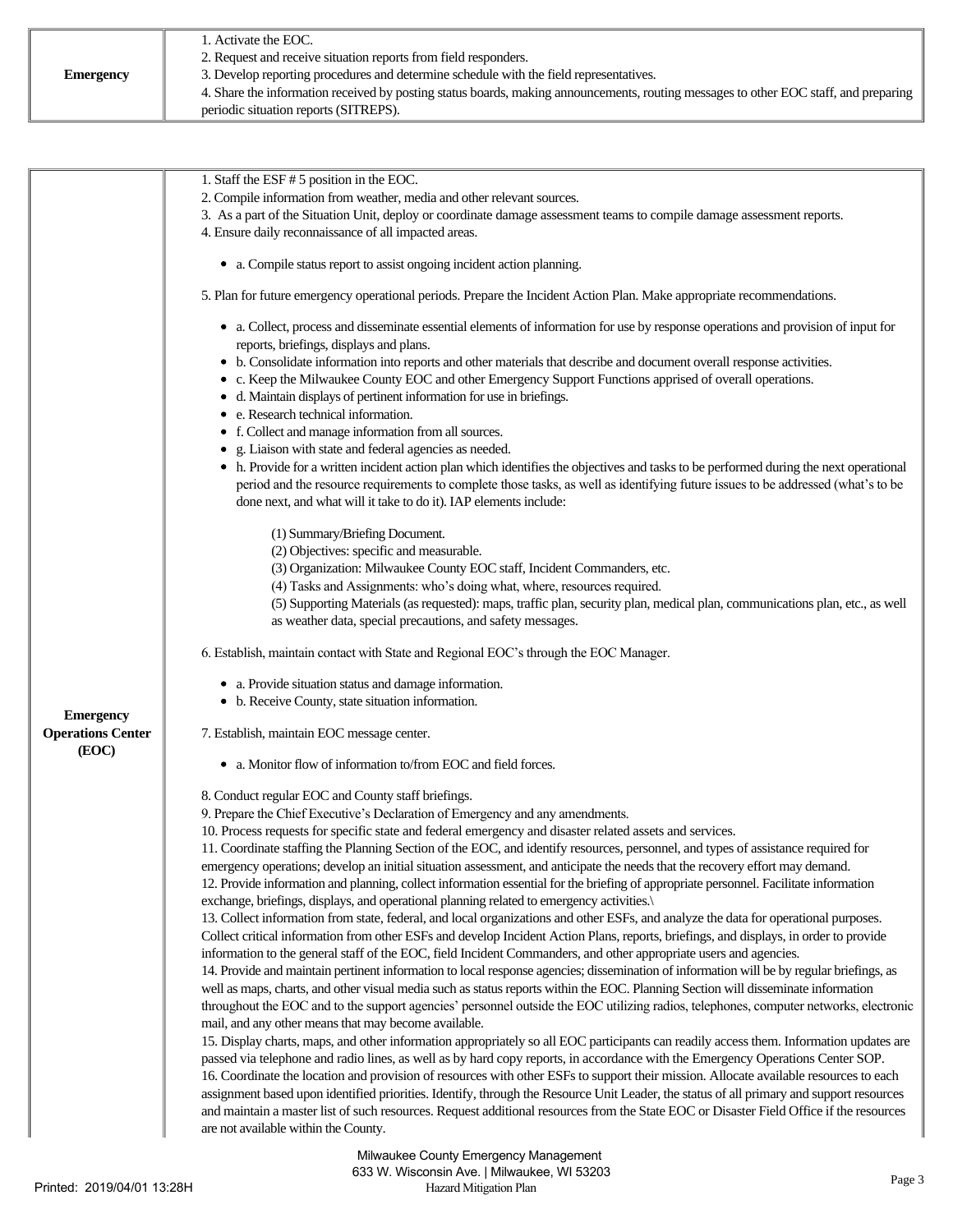| 17. Receive and disseminate information and requests to appropriate agencies, as well as preparing reports, briefings, charts, and action |
|-------------------------------------------------------------------------------------------------------------------------------------------|
| plans. Essential elements of information are received from Federal, State, and local governments, other ESFs, and NGOs.                   |
| 18. Assess the information provided. Develop and recommend action strategies.                                                             |
| 19. Coordinate and prepare periodic SITREPS, and distribute as required.                                                                  |
| 20. Document incident information (Documentation Unit)                                                                                    |
| 21. Request additional or special information from the field through the EOC ESF structure as necessary.                                  |
| 22. Review PIO statements for accuracy.                                                                                                   |
| 22. Maintain records of cost and expenditures to accomplish this ESF, and forward them to the EOC Finance/Administration Section          |
| Chief.                                                                                                                                    |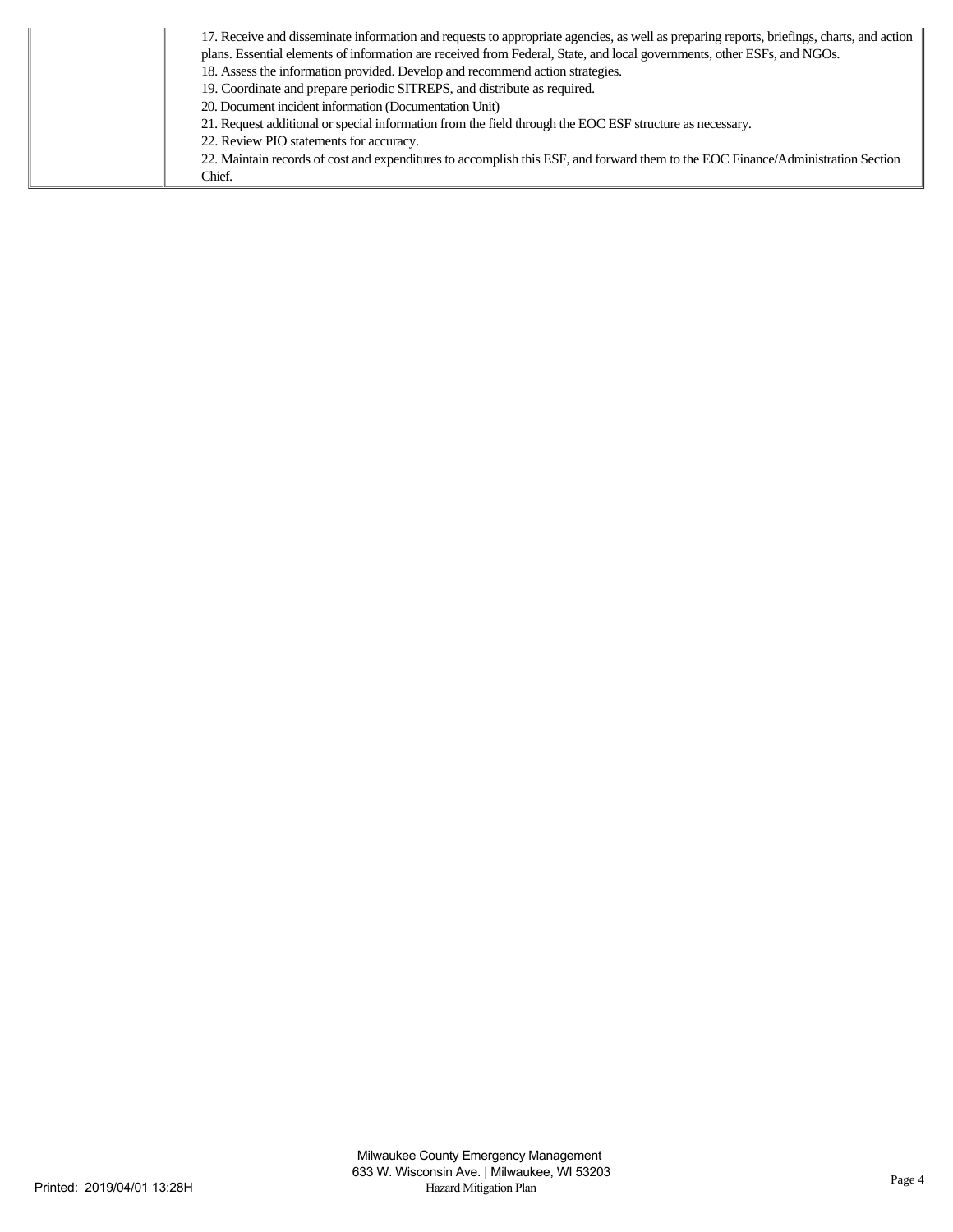| <b>Recovery Actions</b> | 1.Staff a Demobilization Unit to develop a specific recovery component in the EOC IAP based on the event and impacts. This event<br>specific Recovery Transitional Plan (RTP), in part, will specify which recovery functions need to be activated, when and how they are<br>coordinated with response activities and integrated into the EOC Management structure.<br>2. Once it is determined that recovery activities should occur they need to be included as a component of the Operations Section as<br>either a recovery group or recovery branch, depending on the number of resources devoted to the task at that particular time.<br>3. The EOC IAP should contain objectives, tasks, activities and resources devoted to them just like they are for response activities.<br>4. The recovery portion of the EOC IAP defines a phased recovery program with a priority of work plan, i.e. priorities and actions to be<br>taken to:<br>• a. Eliminate life-threatening conditions.<br>• b. Restore utility and transportation services.<br>• c. Provide and restore suitable housing conditions.<br>• d. Resume normal economic activity.<br>• e. Expedite the securing of financial assistance from both the public and private sectors.<br>• f. Restore other important County services to normal levels.<br>• g. Restore the community's physical facilities, both public and private, such as waste collection, street lighting, street cleaning,<br>traffic control, schools, nurseries, day care, etc.<br>• h. Return of all essential services (e.g. water, sewage, electricity, gas, refuse pickup, etc.) to normal operations.<br>• i. Return personnel to normal work schedules and assignments.<br>5. The recovery portion of the EOC IAP should:<br>• a. Outline the County recovery management structure and management process and how it interfaces with the emergency response<br>phase, and how that transition will take place.<br>• b. Describe the organizational networks and structures appropriate to recovery.<br>• c. Formalize arrangements for the effective management of the recovery process.<br>• d. Facilitate the recovery of affected individuals, businesses, infrastructure and municipal government as quickly and practicably as<br>possible.<br>• e. Involve all agencies with a role to play in the recovery process.<br>• f. Ensure community participation in the recovery process.<br>g. Identify responsibilities and tasks of key agencies.<br>• h. Describe appropriate resource arrangements. |
|-------------------------|--------------------------------------------------------------------------------------------------------------------------------------------------------------------------------------------------------------------------------------------------------------------------------------------------------------------------------------------------------------------------------------------------------------------------------------------------------------------------------------------------------------------------------------------------------------------------------------------------------------------------------------------------------------------------------------------------------------------------------------------------------------------------------------------------------------------------------------------------------------------------------------------------------------------------------------------------------------------------------------------------------------------------------------------------------------------------------------------------------------------------------------------------------------------------------------------------------------------------------------------------------------------------------------------------------------------------------------------------------------------------------------------------------------------------------------------------------------------------------------------------------------------------------------------------------------------------------------------------------------------------------------------------------------------------------------------------------------------------------------------------------------------------------------------------------------------------------------------------------------------------------------------------------------------------------------------------------------------------------------------------------------------------------------------------------------------------------------------------------------------------------------------------------------------------------------------------------------------------------------------------------------------------------------------------------------------------------------------------------------------------------------------------------------------------------------------------------------------------------------------------------------------------------------------------------|
|                         | Recovery elements in the EOC IAP include:<br>6.<br>• a. Recovery Team Composition.<br>• b. Priority of efforts.<br>(1) Activities that reestablish services that meet the physical and safety needs of the community: to include water, food,<br>ice, medical care, emergency access, continuity of governmental operations, emergency communications, security of<br>residents and possessions from harm, health, and temporary housing.<br>Reestablishing infrastructure necessary for community reconstruction: e.g., electrical distribution systems, potable<br>water and sanitary sewer service, restoring medical and health care, rebuilding damaged transportation facilities, and<br>housing facilities.<br>(3) Restoring the economic base.<br>Improving the ability to withstand the effects of future major or catastrophic emergencies.<br>(4)<br>c. Establish milestones for recovery tasks.<br>d. Support requirements.<br>e. Coordination requirements.<br>f. Methodologies.<br>g. Reporting requirements.<br>٠<br>7. Develop and distribute after action reviews.                                                                                                                                                                                                                                                                                                                                                                                                                                                                                                                                                                                                                                                                                                                                                                                                                                                                                                                                                                                                                                                                                                                                                                                                                                                                                                                                                                                                                                                                    |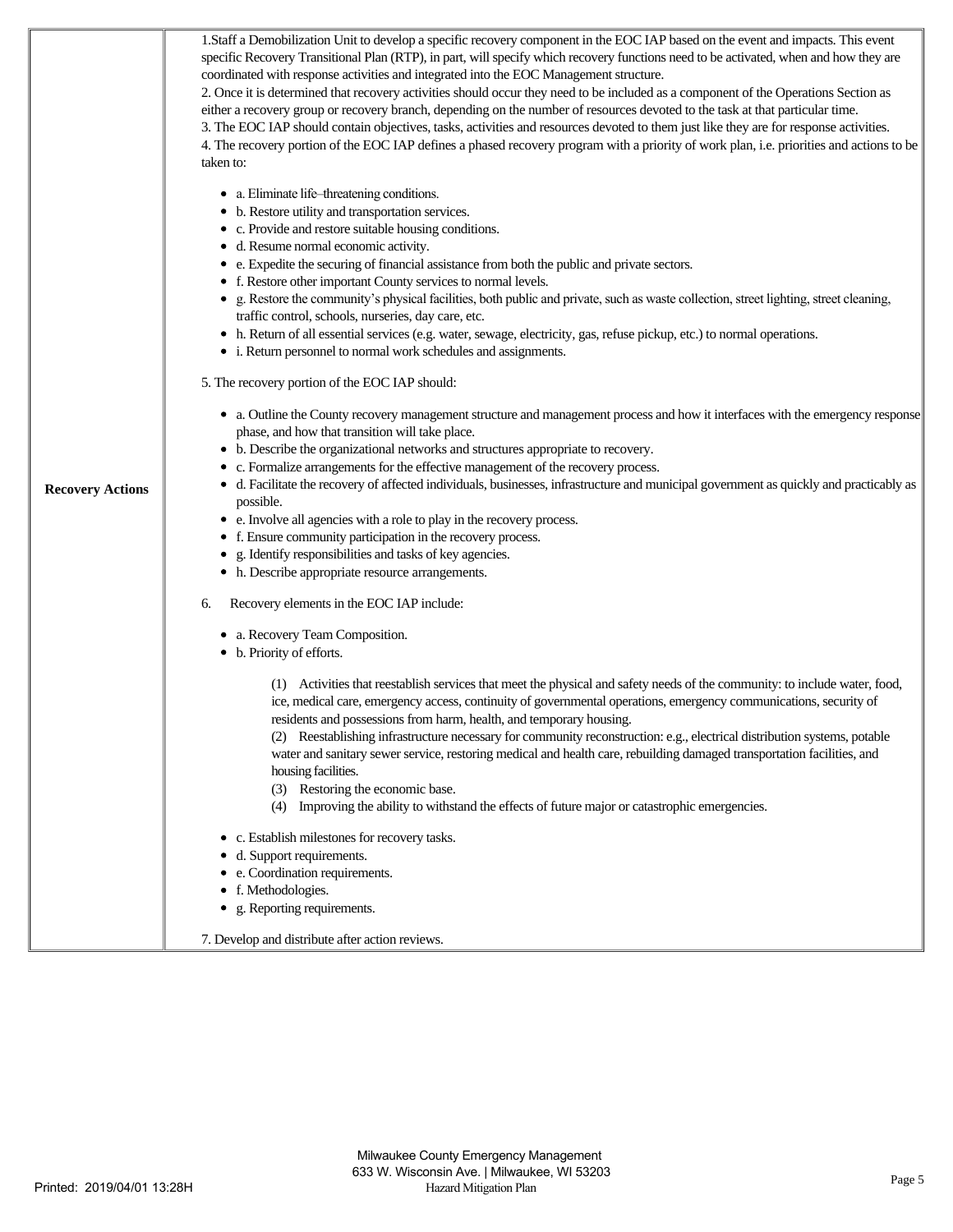| SUPPORT DEPARTMENTS RESPONSIBILITIES/TASKS                                                                                            |                                                                                                                                                                                                                                                                                                                                                                                                                                                                                                                                                                                                                                                                                                                                                   |
|---------------------------------------------------------------------------------------------------------------------------------------|---------------------------------------------------------------------------------------------------------------------------------------------------------------------------------------------------------------------------------------------------------------------------------------------------------------------------------------------------------------------------------------------------------------------------------------------------------------------------------------------------------------------------------------------------------------------------------------------------------------------------------------------------------------------------------------------------------------------------------------------------|
| <b>Milwaukee County</b><br>Comptroller                                                                                                | 1. Support the documentation of incident related expenses and assist in the procurement of emergency supplies and equipment.<br>2. Maintain county-wide payroll system.                                                                                                                                                                                                                                                                                                                                                                                                                                                                                                                                                                           |
| <b>Milwaukee County</b><br><b>Clerk</b>                                                                                               | 1. Provide for the securing and access of County records.                                                                                                                                                                                                                                                                                                                                                                                                                                                                                                                                                                                                                                                                                         |
| <b>Milwaukee County</b><br><b>Corporation Counsel</b>                                                                                 | 1. Draft resolutions.<br>2. Provide legal assistance as required to County Departments.<br>3. Support the documenting of incident information and damage assessment.<br>4. Participate in the development of the Incident Plan and make appropriate recommendations                                                                                                                                                                                                                                                                                                                                                                                                                                                                               |
| <b>Milwaukee County</b><br>Departments, All and<br><b>Involved</b><br><b>Municipalities</b>                                           | 1. Provide situation reports from field forces to EOC.<br>2. Participate in the incident planning process as required.<br>3. Support the documenting of incident information and damage assessment.<br>4. Provide EOC with information relative to their departmental needs, priorities and planned activities during the next designated incident<br>period.<br>5. Provide information as to potential or expected events which could affect future Incident Plans.<br>6. As requested, identify resource needs both from within departmental resources and any external resources needed to accomplish<br>stated goals, objectives and tasks.<br>7. Apply departmental resources to implement the Incident Plan.                                |
| <b>Milwaukee County</b><br>Department of<br>Administrative<br><b>Services - Facilities</b><br><b>Management</b>                       | 1. Support the documenting of incident information and damage assessment.<br>2. Provide maintenance, housekeeping, security and building trades.                                                                                                                                                                                                                                                                                                                                                                                                                                                                                                                                                                                                  |
| <b>Milwaukee County</b><br>Department of<br>Administrative<br>Services-<br><b>Information</b><br><b>Management</b><br><b>Services</b> | 1. Provide computer support.<br>2. Support the documenting of incident information and damage assessment.                                                                                                                                                                                                                                                                                                                                                                                                                                                                                                                                                                                                                                         |
| <b>Milwaukee County</b><br>Department of<br>Administrative<br>Services-<br>Procurement                                                | 1. Support the documentation of incident related expenses and assist in the procurement of emergency supplies and equipment.<br>2. Implement emergency purchasing procedures during state of emergencies.                                                                                                                                                                                                                                                                                                                                                                                                                                                                                                                                         |
| <b>Milwaukee County</b><br><b>Executive</b>                                                                                           | 1. Advisor to Board of Supervisors during emergencies/disasters.<br>2. Establish policy concerning the response and recovery priorities and tasking activities to appropriate departments.<br>3. Provide overall direction and control and for the continuance of effective and orderly governmental control required for emergency<br>operations.<br>4. Ensure participation of all necessary County departments.<br>5. Ensure that the County continues to function administratively.<br>6. Proclaim a "State of Emergency" when necessary.<br>7. Declare the County a disaster area and request state and federal assistance.<br>8. Issue emergency rules and proclamations that have the force of law during the proclaimed emergency period. |
| Milw. County PIO-<br><b>County Executive</b>                                                                                          | 1. Responsible for assimilating, coordinating and disseminating all public information on behalf of the County (see ESF #15).<br>2. Provide call takers and/or a hotline to inform public of emergency information.                                                                                                                                                                                                                                                                                                                                                                                                                                                                                                                               |
| <b>Public Health</b><br>(Municipal)                                                                                                   | 1. Provide information and planning for 1) Emergencies caused by public health events including pandemic influenza, other emerging<br>infectious diseases or acts of bioterrorism and 2) Other emergencies that have the potential to threaten the public's health.                                                                                                                                                                                                                                                                                                                                                                                                                                                                               |
| <b>ATTACHMENTS</b>                                                                                                                    | 1. Operational Period Duties And Tasks (Example)<br>2. Standard Operating Guidelines For EOC Incident Action Plans                                                                                                                                                                                                                                                                                                                                                                                                                                                                                                                                                                                                                                |
| <b>REFERENCES</b>                                                                                                                     | 1. Milwaukee County Ordinance Chapter 99 (Emergency Activities Of The Government Of The County)<br>2. Milwaukee County Ordinance Chapter 32 (Emergency Purchasing) EOC Operations Plan.<br>3. EOC Staff Position Desk Books.<br>4. EOC "Quick Start" Guides.<br>5. EOC Forms.<br>6. EOC Incident Action Plan.                                                                                                                                                                                                                                                                                                                                                                                                                                     |

.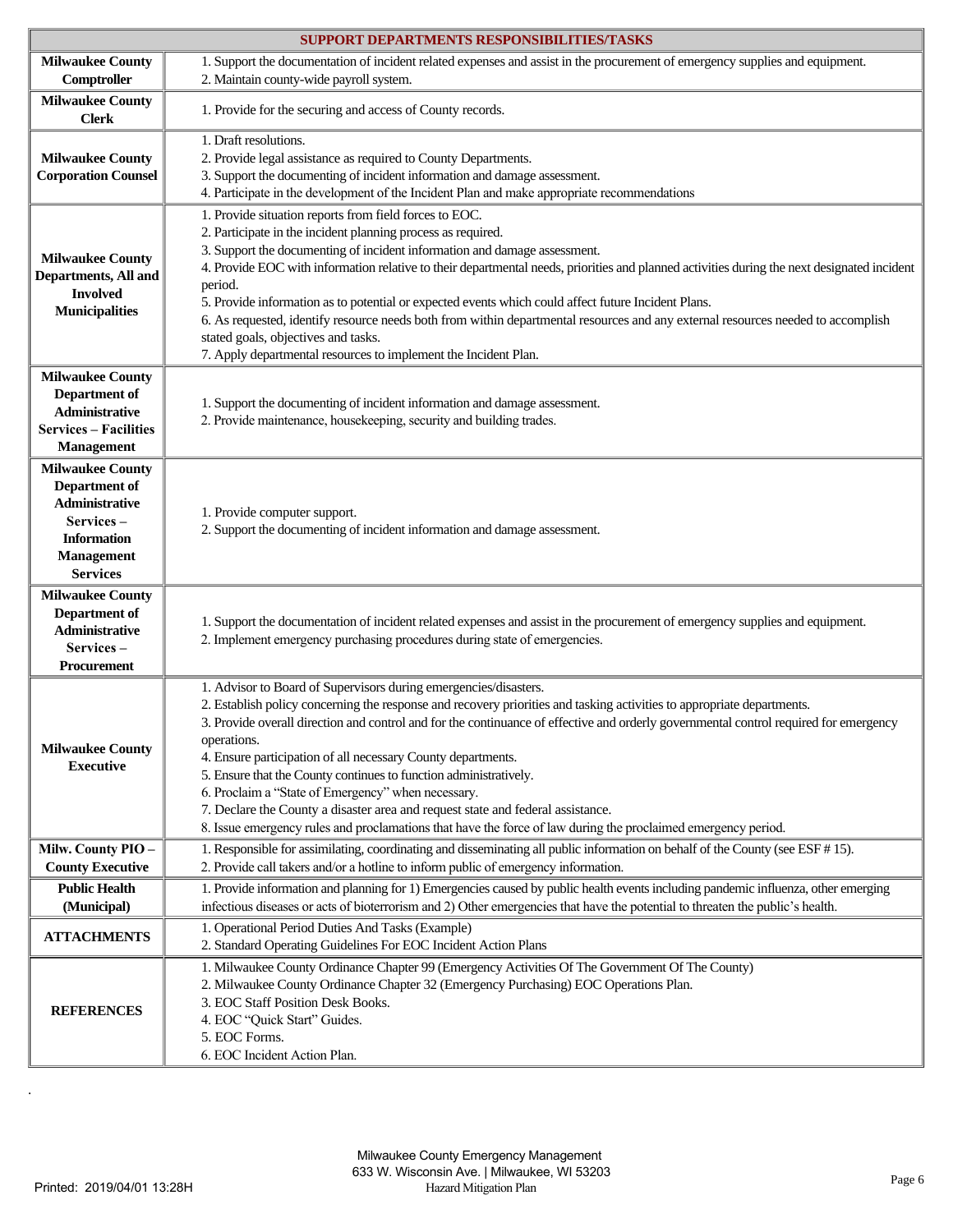# [1.15.1 Attachment 1: Operational Period Duties and Tasks](https://milwaukeecounty.isc-cemp.com/Cemp/Details?id=5810286)

# **Attachment 1: EOC OPERATIONAL PERIOD DUTIES AND TASKS (EXAMPLE) (Based on a 12–Hour Shift)**

| <b>Hour 1 (Beginning</b><br>Shift): | 1. Status Briefing by EOC Manager or Planning Chief to all EOC staff.<br>2. Position/section briefings, emphasis on specific objectives and work to be performed during this operational period.<br>3. Use of logs and message forms (hardcopy and electronic) by all EOC staff. |
|-------------------------------------|----------------------------------------------------------------------------------------------------------------------------------------------------------------------------------------------------------------------------------------------------------------------------------|
| Hours $2$ to 6:                     | 1. Continued use of logs and message forms (hardcopy and electronic) by all EOC staff to document their activities.<br>2. Heads-up briefings by EOC Manager and Section Chiefs as appropriate.<br>3. Position/section meetings, briefings as necessary.                          |
| Hours $7-10$ :                      | 1. Continue operations.<br>2. Planning meetings to develop Incident Action Plan (IAP) for next operational period.<br>3. Develop written IAP for next operating period.                                                                                                          |
| <b>Hours 11-12:</b>                 | 1. All Positions/sections submit their situation reports in writing.<br>2. Debrief of personnel going off-shift.<br>3. Relief shifts arrive.<br>4. Individuals brief their replacement.<br>5. End of shift briefing.                                                             |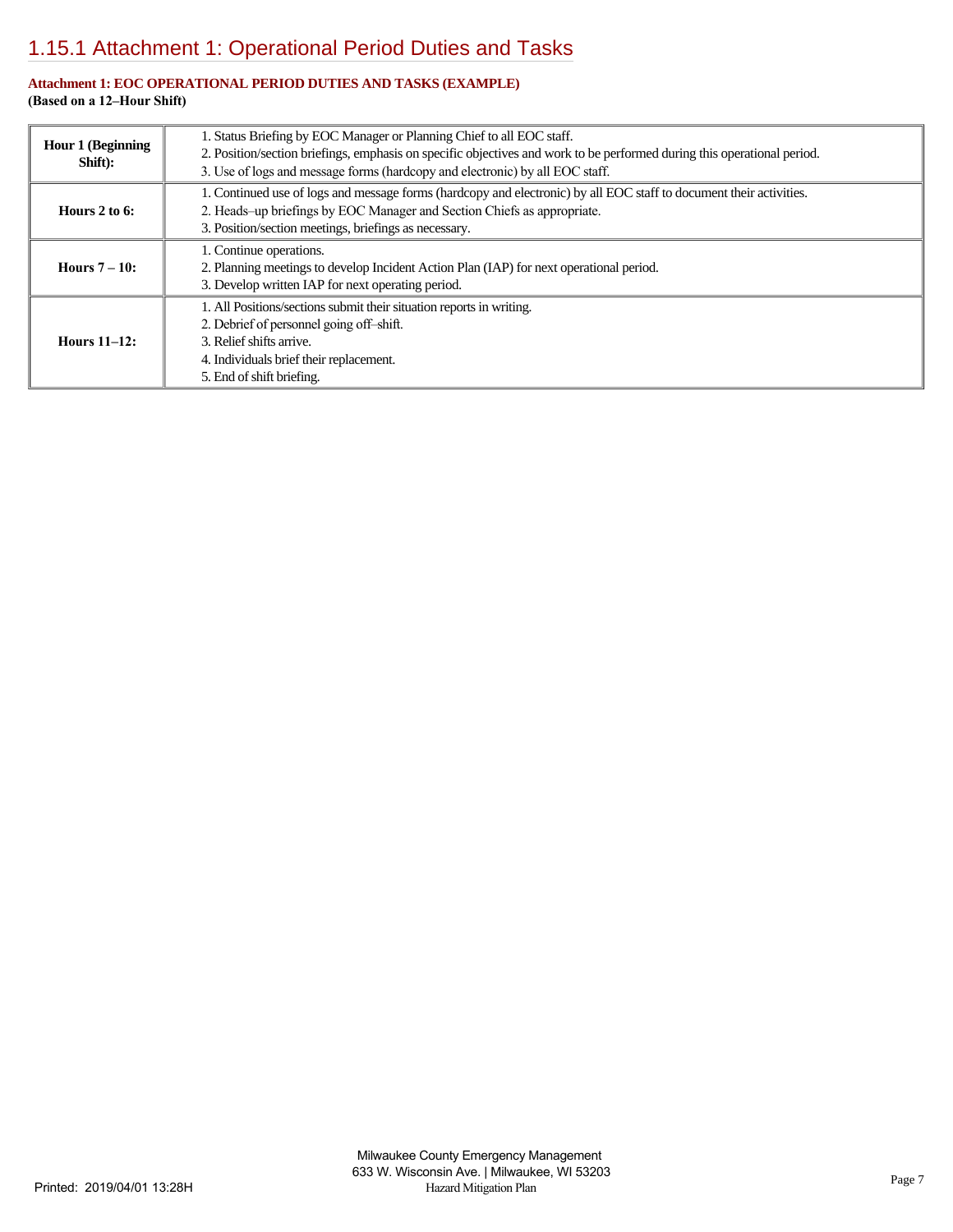# [1.15.2 Attachment 2: Standard Operating Guidelines for EOC IAPs](https://milwaukeecounty.isc-cemp.com/Cemp/Details?id=5810288)

# **Attachment 2: STANDARD OPERATING GUIDELINES FOR EOC INCIDENT ACTION PLANS**

## **A. PURPOSE**

1. The EOC Manager shall follow the policy direction received from the Information, Analysis & Planning Team in setting the objectives for the operating period.

2. The EOC Incident Action Plan sets forth objectives and tasks to be completed during the next operational period, the resources necessary to accomplish those tasks, and how they are organized.

3. Accurate and complete EOC Situation Reports (EOC SITREPs) are essential to the development of each operational period EOC Incident Action Plan. SITREPs are developed by the Planning Section from situational information received from each component of the EOC. The next operational period's objectives are derived from progress in achieving the previous operational period's EOC Incident Action Plan as reflected in the EOC SITREP, and from policy direction issued by the Information, Analysis & Planning Team.

## **B. EOC INCIDENT ACTION PLANNING PROCESS OVERVIEW**

1. The EOC General Staff, under direction of the EOC Manager and led by the EOC Planning Section Chief, will prepare a written EOC Incident Action Plan for the next operational period when emergencies last for more than one operational period, .

2. The EOC incident action planning process is an essential tool for Milwaukee County EOC, particularly in managing sustained operations. If the emergency organization is to have a well planned and executed approach to resolving the problems posed by the emergency, the EOC organization must remain focused and unified in its efforts. The EOC incident action planning process is a key element to ensure that the entire EOC organization will be focused and acting as a unified coordinated body. If the organization is going to move forward in a unified manner, there must be a clear understanding of what goals are being pursued, what time frame is being used (the Operational Period) and how individual unit efforts are a part of the overall organizational efforts.

3. Once the EOC SITREP has been delivered, the EOC Manager finalizes the goals and strategic objectives for the next operational period. These strategic operational objectives must be verifiable and measurable.

4. Once the goals and strategic objectives are set, they should be communicated through the EOC Management and general staff to all EOC components so that they can be considered. Each EOC Section needs to address how it will accomplish the goals and strategic objectives by setting tactical objectives and tasks to resolve the problems identified in the EOC Situation Report. The various branches, and divisions/groups in the EOC Operations Section should each address this issue and develop a coordinated EOC Operations Section approach, including the resources needed and how they should be organized.

5. Next the EOC Logistics and Planning Sections determine how they will support the EOC Operations Section's approach to meet the established strategic objectives and to anticipate equipment and supply procurement and personnel acquisition issues. If resources cannot be obtained, then EOC Operations may need to modify their approach based on the actual resources available.

6. The EOC Administration & Finance Section must determine how they will support the EOC Operations Section's efforts to meet the established strategic objectives and to establish specific cost tracking and contracting methods to procure needed resources in a timely manner.

7. The EOC Planning Section must also consider their ongoing efforts to continue to produce and post situation reports and information as well as continuing to support the EOC incident action planning process throughout future operational periods.

8. This will require continual briefing and rotation of staff in key information gathering roles in the EOC.

# **C. WRITTEN EOC INCIDENT ACTION PLANS**

1. Written EOC Incident Action Plans are a significant management tool and provide:

- a. A clear statement of EOC goals and strategic objectives, and EOC operational tactical objectives and task assignments.
- b. A basis for measuring EOC work effectiveness and cost effectiveness.
- c. A basis for measuring EOC work progress and providing accountability.
- d. Documentation of expected emergency or planned event flow.

## **D. OPERATIONAL PERIODS**

1. EOC operational periods can be of various lengths, but are usually no longer than 24 hours. A 12 hour operational period is common when needing to staff EOC operations 24 hours a day, using a two shift schedule. The length of the Operational Period is determined based on a number of issues, including:

- a. Length of time needed to achieve EOC tactical objectives.
- b. Availability of fresh resources.
- c. Future involvement of additional resources.
- d. Environmental considerations. (e.g., available light or weather conditions).
- e. Diminished mental and physical effectiveness of tired workers.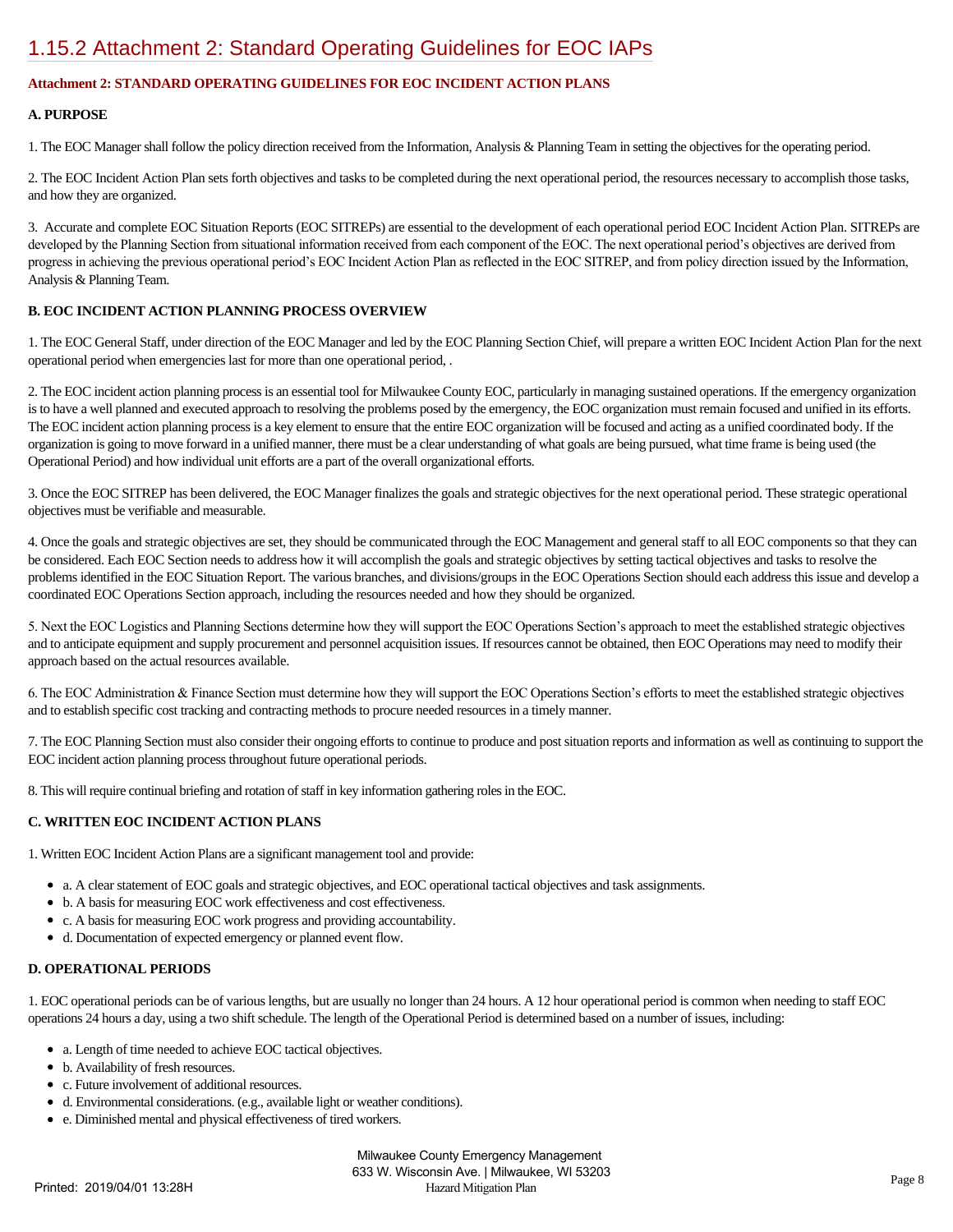f. Safety considerations.

# **E. ESSENTIAL ELEMENTS IN THE WRITTEN EOC INCIDENT ACTION PLAN**

1. Statement of Objectives – This is a clear listing of what is expected to be achieved. Objectives must be attainable, measurable, and flexible.

2. Organization of resources – Describes what elements of the EOC organization will be active and in place for the next Operational period.

3. Tactics and Assignments – This describes the EOC tactics and operations to be employed to achieve the objectives. The EOC Operations Section will normally set the tactical methods for accomplishing the objectives and implement actions (e.g. how, when and where to open shelters). The EOC Planning, Logistics and the Finance/Administration Sections will accomplish resource ordering and acquisition of necessary personnel and materials to support the Operations Section activities.

4. Supporting Material – Examples include maps, weather information, special information, the EOC Communications Plan, EOC Medical Plan, and any other special data.

## **F. RESPONSIBILITIES FOR EOC INCIDENT ACTION PLANNING.**

1. The EOC Planning Section Chief is responsible for developing the EOC Incident Action Plan in conjunction with other sections. The EOC Operations and Logistics Sections will provide a great deal of support in the construction of the EOC Incident Action Plan. The EOC Situation Unit will provide a situation report at the beginning of the planning meeting.

## **G. SEQUENCE OF ACTIVITIES IN THE ACTION PLANNING PROCESS.**

1. The EOC PLANNING Section will present a formal current Situation Report. This report should include all key categories and other appropriate forms.

2. The EOC MANAGER will define the organizational priorities for the next operational period (short term) as well as for the intermediate goals. This should include no more than four or five broad goals and represents the strategic goals of the EOC organization. Goals should be measurable and verifiable. (Example: The County has a water issue. The short term goal is providing bottled drinking water for those who need it, while the intermediate goal is restoration of water purification and delivery systems).

3. The EOC PLANNING Section posts the goals and strategic objectives as determined by the EOC Manager.

4. The EOC OPERATIONS Section will then address how it will tactically address the problems identified in the EOC Situation Report, based on the EOC organizational priorities. Each branch must develop tactical plans. The liaison agencies should address how they will support the overall goals of the EOC keeping in mind that they will also address within their own organizations the same process for their own organization goals.

5. The EOC LOGISTICS Section determines what is required for them to obtain the needed personnel, supplies and materials to support the OPERATIONS Section in their pursuit of the organizational goals, as well as what the specific needs are.

6. The EOC ADMINISTRATION/FINANCE Section determines what is required for them to pay for, document, and recover the funds for the needed personnel, supplies, and materials to support the EOC OPERATIONS Section in their pursuit of the organizational goals.

7. The EOC PLANNING Section continues to capture the information necessary to produce reliable and current situation status reports, project future needs and outcomes and to facilitate the EOC incident action planning process and planning meetings.

## **H. THE EOC PLANNING MEETING**

1. The EOC planning meeting is critical and there may be a tendency for these meetings to last longer than necessary unless they are kept on track and have good focus. The EOC Planning Section Chief will be responsible for running the EOC planning meeting. There are some important tenants for this meeting:

- a. All participants must come prepared.
- b. Strong leadership must be evident.
- c. Agency representatives must be able to commit resources for their agencies.
- d. Cell phones and pagers on vibrate only.

## **I. SEQUENCE AND SUMMARY OF ACTIVITIES BY SECTION**

| 1. EOC PLANNING       | Present the Situation Report.                                                                                                 |
|-----------------------|-------------------------------------------------------------------------------------------------------------------------------|
| 2. EOC MANAGER        | Set goals and strategic objectives.                                                                                           |
| 3. EOC PLANNING       | Post goals and strategic objectives for organizations use.                                                                    |
| 4. EOC OPERATIONS     | Determines tactics to achieve goals, resources needed and the organization of the resources.                                  |
| 5. EOC LOGISTICS      | Determines how it will obtain the needed resources.                                                                           |
| 6. EOC FINANCE/ ADMIN | Determines how it will pay for and document the needed resources.                                                             |
| 7. EOC PLANNING       | Prepares EOC Incident Action Plan (document); continues collecting, analyzing and displaying information and continues Action |
|                       | Planning process.                                                                                                             |